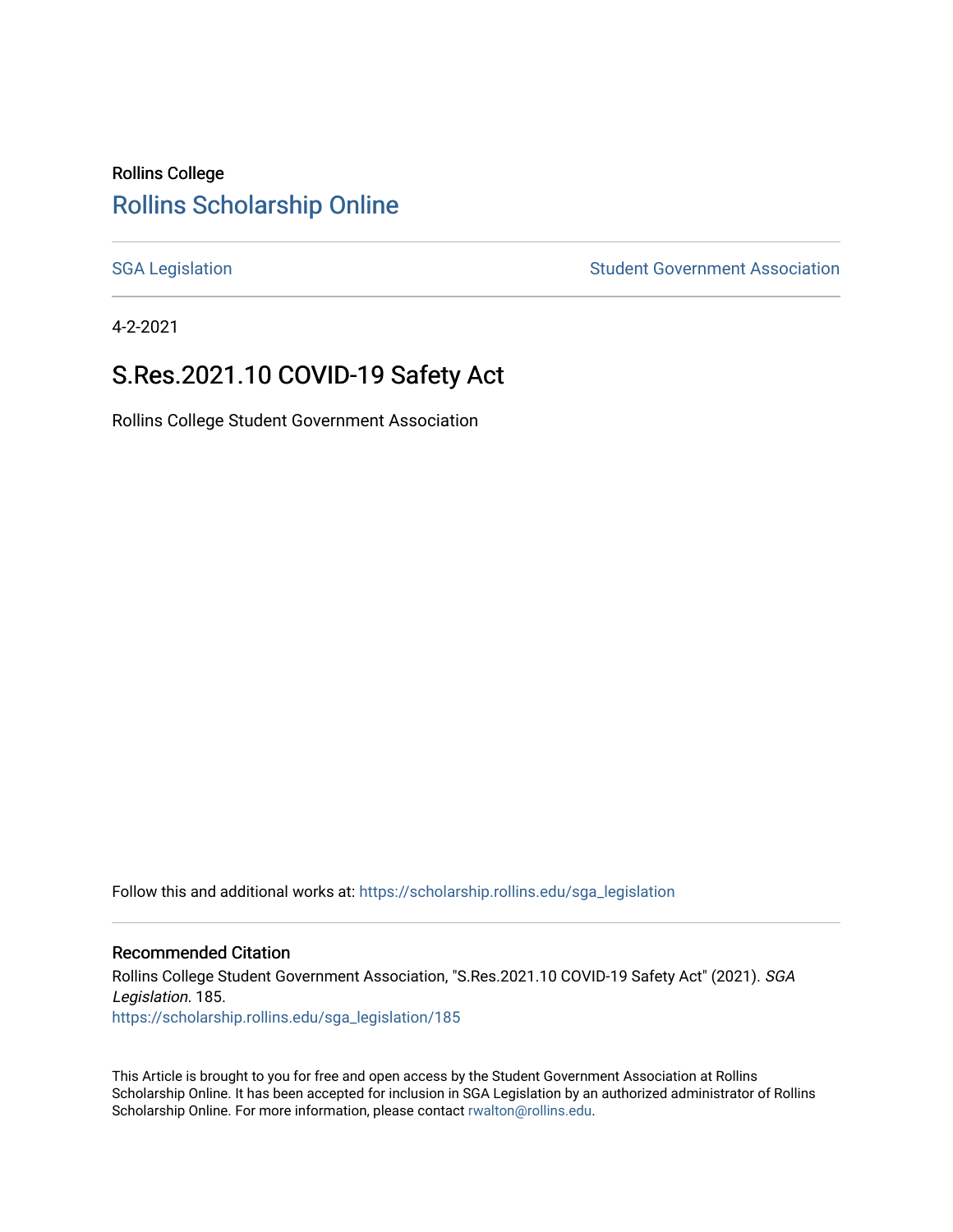# **S.Res.2021.10**

# **COVID-19 Safety Act**

# **Authors: John Gabriel, Kyla Snow, Durston Gagliano Date: December 9, 2020**

**Whereas:** Faculty and students returning to campus who are non-residential are not required to have a negative COVID-19 test before attending in-person classes.

**Whereas:** Students are randomly assigned housing in dormitories all across campus, often sharing public spaces and restrooms with those who they do not know.

**Whereas:** There is no way of regulating the 14 day at-home quarantine proceeding the arrival of on campus students.

**Whereas:** A 5-10 day window for required testing is more than enough time for students to spread the virus.

**Whereas:** Non-residential students will have the opportunity to opt in for COVID testing.

**Be it hereby resolved by the Student Government Association of Rollins College - working, hopefully, with the 2020-2021 Covid-19 Committee - will**